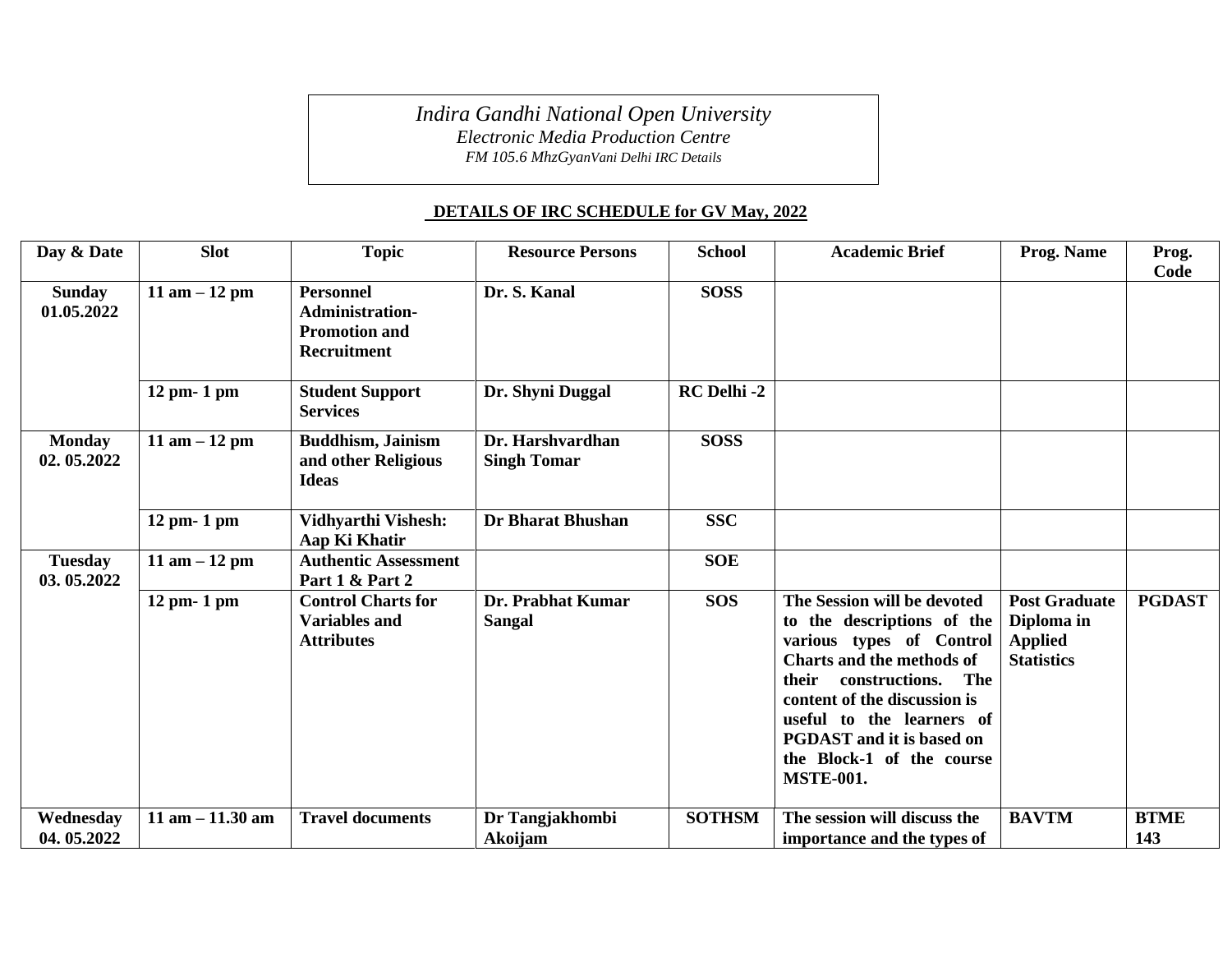|                               |                               |                                                                                                                |                                                                                                                              |                               | travel documents                                                                                                                      |                                           |                                  |
|-------------------------------|-------------------------------|----------------------------------------------------------------------------------------------------------------|------------------------------------------------------------------------------------------------------------------------------|-------------------------------|---------------------------------------------------------------------------------------------------------------------------------------|-------------------------------------------|----------------------------------|
|                               | $11.30am - 12pm$              | <b>Effect of New</b><br><b>Education Policy</b><br>(NEP 2020) on<br><b>Hospitality Education</b>               | Dr Sonia Sharma<br>SOTHSM, IGNOU<br>$\boldsymbol{\&}$<br>Ms Shuchi Gothi<br><b>Executive Officer</b><br><b>NCHMCT, Noida</b> | <b>SOTHSM</b>                 | The session will discuss the<br>effect of NEP 2020 on the<br>hospitality education and its<br>benefits to the hospitality<br>students | <b>BHM &amp; MHA</b>                      | <b>BHM &amp;</b><br><b>MHA</b>   |
|                               | 12 pm- 12.30 pm               | <b>Ozone layer depletion:</b><br>Facts, known effects<br>and possible solutions,                               | Prof R Baskar, Dr.<br><b>Sushmitha Baskar,</b><br>Prof. B. Rupini.                                                           | <b>SOITS</b>                  |                                                                                                                                       | $\cdot$<br><b>PDGEOH/M</b><br><b>AEOH</b> | <b>MEV001</b>                    |
|                               | $12.30$ pm-1pm                | <b>Climate Policy</b>                                                                                          | Dr. V. Venkat<br>Ramanan                                                                                                     | <b>SOITS</b>                  |                                                                                                                                       |                                           | <b>MEV 021</b>                   |
| <b>Thursday</b><br>05.05.2022 | 11 am $-12$ pm                |                                                                                                                |                                                                                                                              | SOMS(C)                       |                                                                                                                                       |                                           | <b>Details</b><br><b>Awaited</b> |
|                               | $12$ pm- $1$ pm               | Development : An<br><b>Overview</b>                                                                            | Dr Nisha Varghese                                                                                                            | <b>SOEDS</b>                  |                                                                                                                                       | <b>PGDDVS/MA</b><br><b>DVS</b>            | <b>MDV 101</b>                   |
|                               | $4 \text{ pm} - 5 \text{ pm}$ | <b>Student Support</b><br><b>Services</b>                                                                      | Dr. Vinita Katiyar                                                                                                           | <b>RSD</b>                    |                                                                                                                                       |                                           |                                  |
| Friday<br>06.05.2022          | 11 am $-12$ pm                |                                                                                                                |                                                                                                                              | SOA                           |                                                                                                                                       |                                           | <b>Details</b><br><b>Awaited</b> |
|                               | $12$ pm- $1$ pm               |                                                                                                                |                                                                                                                              | <b>SOVET</b>                  |                                                                                                                                       |                                           | <b>Details</b><br><b>Awaited</b> |
| <b>Saturday</b><br>07.05.2022 | 11 am $-12$ pm                | <b>1. Salient Features of</b><br><b>Consumer Protection</b><br>Act<br>2. Bhojan Evam Awas<br><b>Ke ADhikar</b> |                                                                                                                              | Pre-<br><b>Recorded</b>       |                                                                                                                                       |                                           |                                  |
|                               | 12 pm- 1 pm                   |                                                                                                                |                                                                                                                              | <b>SOH</b>                    |                                                                                                                                       |                                           | <b>Details</b><br><b>Awaited</b> |
| <b>Sunday</b><br>08.05.2022   | $11$ am $-12$ pm              | 1. Corporate & Office<br><b>Hazards</b><br>2. Plastic Waste                                                    |                                                                                                                              | <b>Pre</b><br><b>Recorded</b> |                                                                                                                                       |                                           |                                  |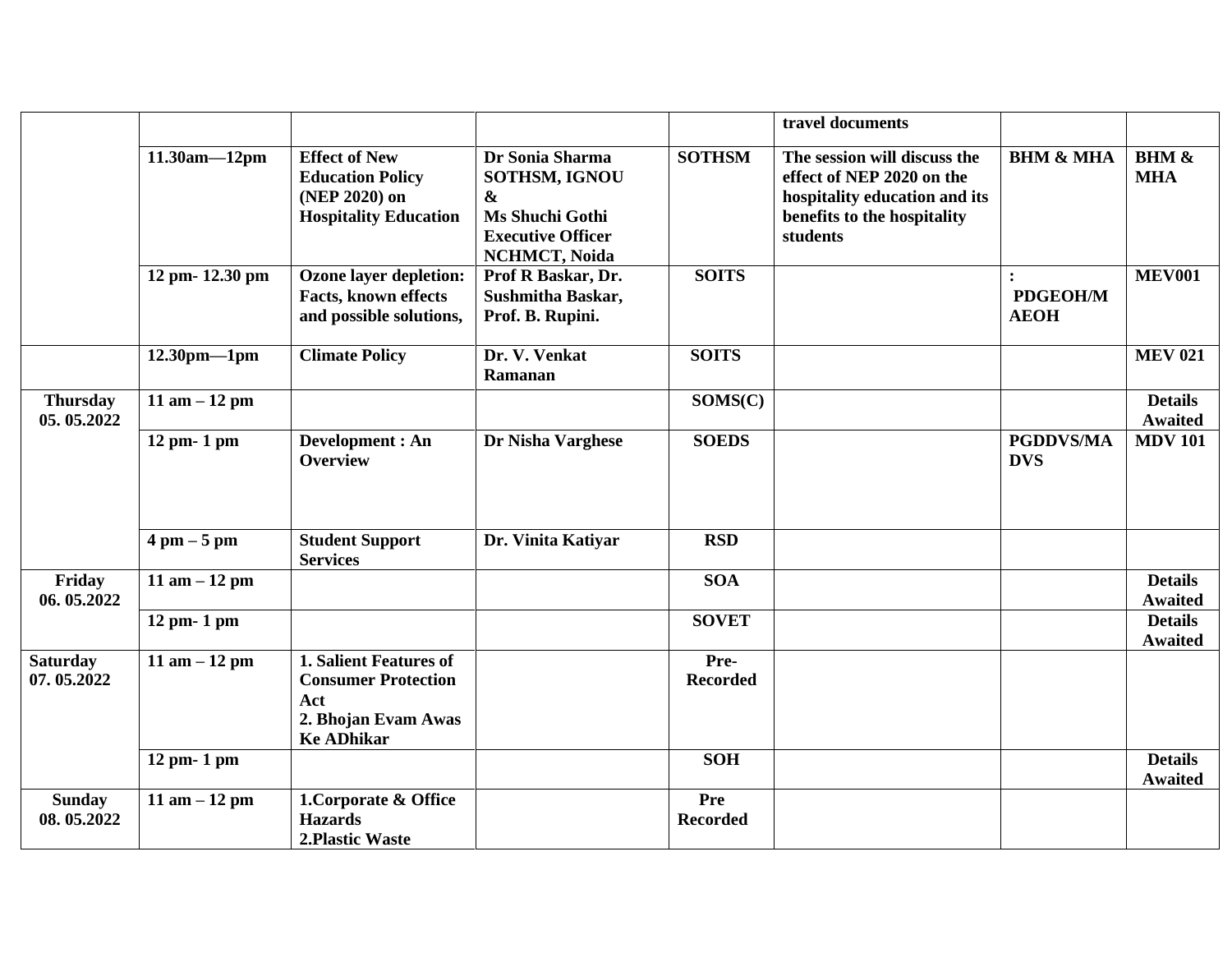|                               |                               | <b>Management</b>                                                                                             |                                                    |                   |                                                                                                                                                                                                                           |                   |                                  |
|-------------------------------|-------------------------------|---------------------------------------------------------------------------------------------------------------|----------------------------------------------------|-------------------|---------------------------------------------------------------------------------------------------------------------------------------------------------------------------------------------------------------------------|-------------------|----------------------------------|
|                               | $12$ pm- $1$ pm               | <b>Student Support</b><br><b>Services</b>                                                                     | Dr. Jayesh Patel                                   | <b>RSD</b>        |                                                                                                                                                                                                                           |                   |                                  |
| <b>Monday</b><br>09.05.2022   | 11 am $-12$ pm                | India-UK partnership-<br><b>Recent visit of the UK</b><br><b>PM Boris Johnson</b>                             | Dr. Madan Yadav                                    | <b>SOSS</b>       |                                                                                                                                                                                                                           |                   |                                  |
|                               | 12 pm- 1 pm                   | <b>Roopak ke Bhed</b>                                                                                         | Dr. Reeta Gupta                                    | <b>SOH</b>        |                                                                                                                                                                                                                           | B.A.<br>programme | <b>BSKC-</b><br>133              |
| <b>Tuesday</b><br>10.052022   | 11 am $-12$ pm                |                                                                                                               |                                                    | <b>SOCIS</b>      |                                                                                                                                                                                                                           |                   | <b>Details</b><br><b>Awaited</b> |
|                               | 12 pm- 1 pm                   | <b>Studying the fifth</b><br><b>Semester Physics</b><br><b>Courses (Elements of</b><br><b>Modern Physics)</b> | Dr.Subhalakshmi<br>Lamba & Dr. MB<br><b>Newmai</b> | <b>SOS</b>        | In this session, important<br>concepts discussed in the<br>course BPHET-141 will be<br>discussed. Also, it will be<br>discussed how to prepare<br>the<br>for<br><b>Term</b><br>End<br><b>Examination for this course.</b> | <b>B</b> Sc       | <b>BSCG</b>                      |
| Wednesday<br>11.05.2022       | 11 am $-12$ pm                | <b>Factors of Rural</b><br><b>Change in India</b>                                                             | Buta Singh & Dr<br><b>Balkar Singh</b>             | <b>SOCE</b>       | <b>Rural Development: Indian</b><br><b>Context</b>                                                                                                                                                                        | <b>MARD</b>       |                                  |
|                               | 12 pm- 1 pm                   |                                                                                                               |                                                    | <b>SOJNMS</b>     |                                                                                                                                                                                                                           |                   | <b>Details</b><br><b>Awaited</b> |
| <b>Thursday</b><br>12.05.2022 | 11 am $-12$ pm                | Kaljayi sahitya ka<br>anuvad                                                                                  | Dr. Chitresh Soni                                  | <b>SOTST</b>      | The prog will discuss the<br>methodology of translating<br>classical literature                                                                                                                                           | <b>Mats</b>       | <b>Mtt 014</b>                   |
|                               | $12$ pm- $1$ pm               |                                                                                                               |                                                    | <b>SOGDS</b>      |                                                                                                                                                                                                                           |                   | <b>Details</b><br><b>Awaited</b> |
|                               | $3pm-4pm$                     | <b>DIPP</b>                                                                                                   | Dr. Anand Gupta                                    | <b>SOL</b>        |                                                                                                                                                                                                                           |                   |                                  |
|                               | $4 \text{ pm} - 5 \text{ pm}$ | <b>Student Support</b><br><b>Services</b>                                                                     | Dr. Rita Chauhan                                   | <b>RC</b> Delhi-2 |                                                                                                                                                                                                                           |                   |                                  |
| Friday<br>13.05.2022          | 11 am $-12$ pm                |                                                                                                               |                                                    | <b>SOSW</b>       |                                                                                                                                                                                                                           |                   | <b>Details</b><br><b>Awaited</b> |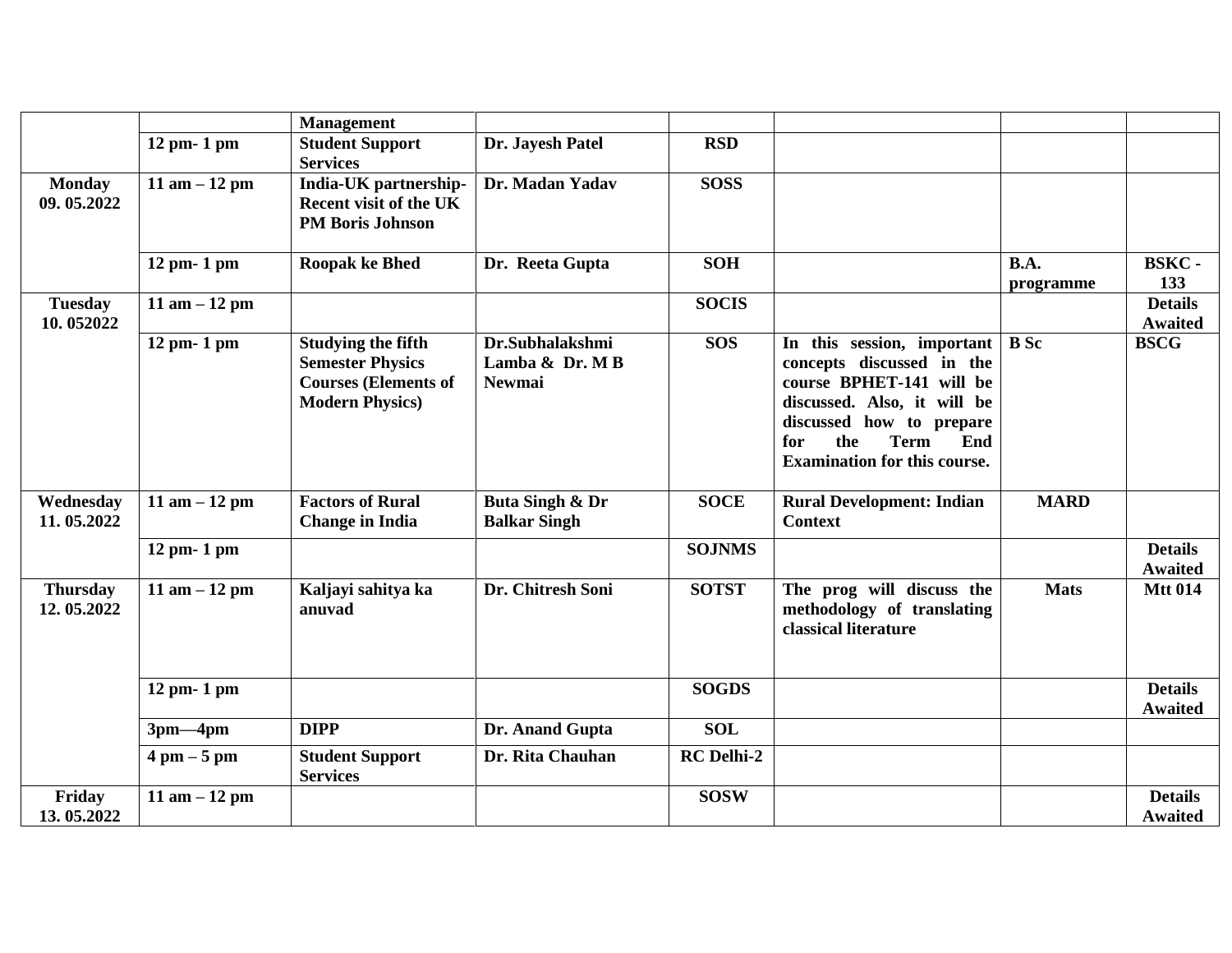|                               | 12 pm- 1 pm         | <b>Industrial Safety</b>                                                                     | Prof. Sanjay Agrawal           | <b>SOET</b>                   |                                                                                                                                                                                                                                                                                       |                                           |                                  |
|-------------------------------|---------------------|----------------------------------------------------------------------------------------------|--------------------------------|-------------------------------|---------------------------------------------------------------------------------------------------------------------------------------------------------------------------------------------------------------------------------------------------------------------------------------|-------------------------------------------|----------------------------------|
| <b>Saturday</b><br>14.05.2022 | 11 am $-12$ pm      | <b>1. Overview on Poultry</b><br><b>Farming</b><br><b>2. Agriculture Policy</b>              |                                | Pre<br><b>Recorded</b>        |                                                                                                                                                                                                                                                                                       |                                           |                                  |
|                               | 12 pm- 1 pm         | <b>Understanding</b><br><b>Empathy Part 1 &amp; 2</b>                                        |                                | <b>Pre</b><br><b>Recorded</b> |                                                                                                                                                                                                                                                                                       |                                           |                                  |
| <b>Sunday</b><br>15.05.2022   | 11 am $-12$ pm      | <b>Tools and Techniques</b><br>in Biochemistry<br>(BBCS-183)                                 | Dr. Arvind K. Shakya           | <b>SOS</b>                    | This session will provide a<br>brief course introduction of<br>and techniques in<br>tools<br>Biochemistry. The session<br>will also further speak about<br>basic tools and techniques of<br><b>Biochemistry Laboratory.</b>                                                           | <b>BSC</b> (Hons.)<br><b>Biochemistry</b> | <b>BSCBCH</b>                    |
|                               | 12 pm- 1 pm         | <b>Student Support</b><br><b>Services</b>                                                    | Dr. Vikas Singhal              | <b>RC</b> Delhi-1             |                                                                                                                                                                                                                                                                                       |                                           |                                  |
| <b>Monday</b><br>16.05.2022   | 11 am $-12$ pm      | Doing Fieldwork in<br><b>Anthropology-PartII</b>                                             | <b>Deepak Verma</b>            | <b>SOSS</b>                   |                                                                                                                                                                                                                                                                                       |                                           |                                  |
|                               | $12$ pm- $1$ pm     | Urdu Nazm ki Tareef,<br>Aqsaam aur<br>Khususiyaat                                            | Dr. AHMAD ALI<br><b>JAUHER</b> | <b>SOH</b>                    |                                                                                                                                                                                                                                                                                       | <b>BAG</b>                                | <b>BUDC-</b><br>134              |
| <b>Tuesday</b><br>17.05.2022  | 11 am $-12$ pm      |                                                                                              |                                | <b>SOE</b>                    |                                                                                                                                                                                                                                                                                       |                                           | <b>Details</b><br><b>Awaited</b> |
|                               | 12 pm- 1 pm         | How to prepare for<br>the term-end-exam of<br><b>BCHET-149,</b><br><b>Molecules of Life?</b> | Prof. Lalita S Kumar           | <b>SOS</b>                    | The TEE of the 5 <sup>th</sup> Semester<br>theory course is due to be<br>held in June 2022. In this<br>session the learners would<br>be introduced to the elective<br>course in Chemistry and an<br>idea towards the type of<br>questions expected in the<br>exam would be discussed. | <b>BCHET</b>                              | <b>BCHET-</b><br>149             |
| Wednesdav                     | $11$ am $-11.30$ am |                                                                                              | Dr. Jatashankar Tewari         | <b>SOTHSM</b>                 |                                                                                                                                                                                                                                                                                       |                                           |                                  |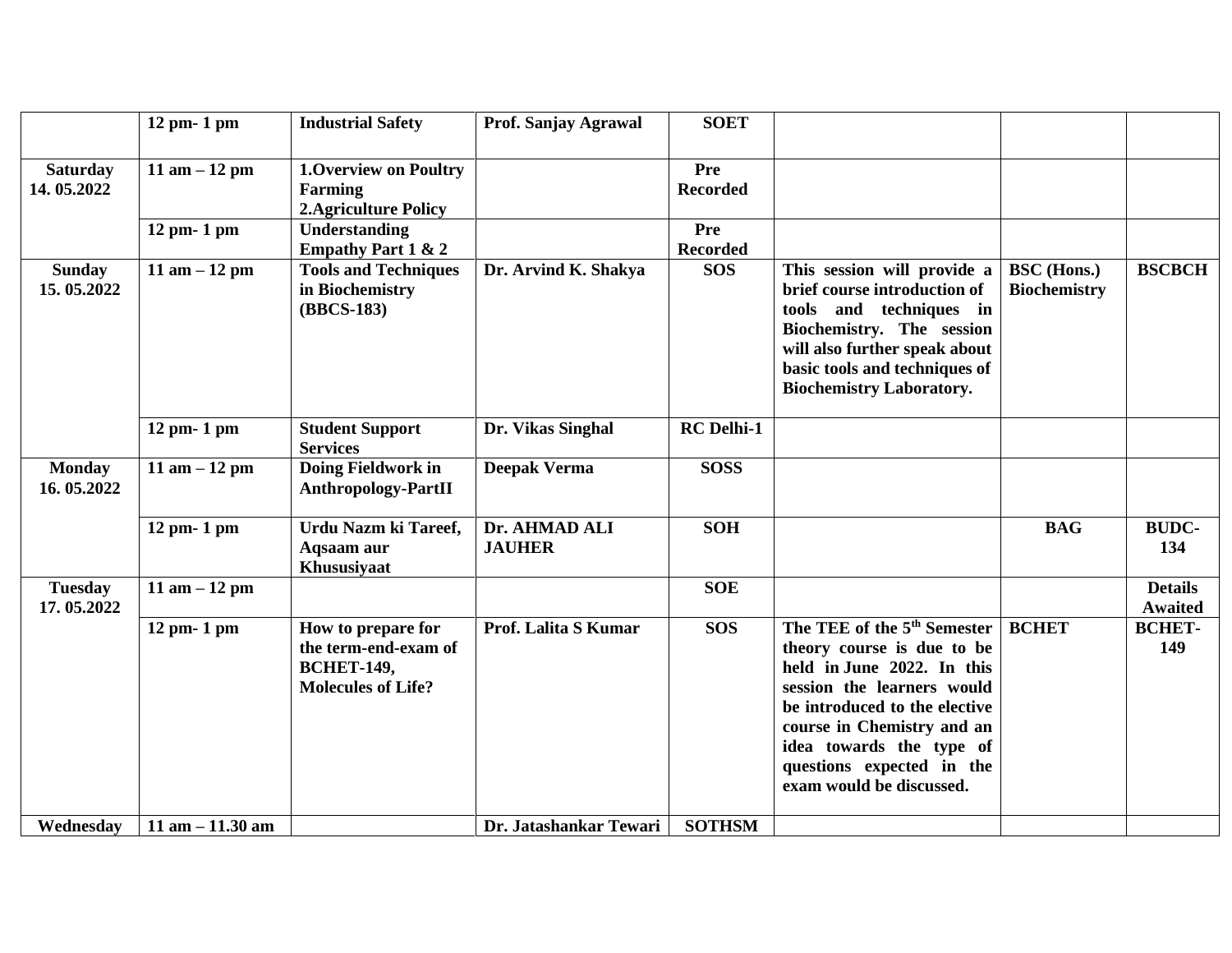| 18.05.2022                    |                               |                                                                                                 |                                                                                                                                            |               |                                                                                                                                                                                                                                                                                                                                                                    |                                |                                  |
|-------------------------------|-------------------------------|-------------------------------------------------------------------------------------------------|--------------------------------------------------------------------------------------------------------------------------------------------|---------------|--------------------------------------------------------------------------------------------------------------------------------------------------------------------------------------------------------------------------------------------------------------------------------------------------------------------------------------------------------------------|--------------------------------|----------------------------------|
|                               | $11.30am - 12pm$              | <b>Elements</b> of<br><b>Marketing Mix in</b><br><b>Tourism: Promotion -</b><br>(Promotion Mix) | Prof. Paramita<br>Suklabaidya                                                                                                              | <b>SOTHSM</b> | The session will discuss the<br>elements of Marketing Mix<br>in Tourism starting with the<br>element, popularly<br>third<br>known as P i.e. Promotion<br>The concept of promotion<br>and its importance will be<br>discussed. The elements of<br>the Promotion mix will also<br>be discussed along with the<br>that affect the<br>factors<br><b>Promotion Mix.</b> | CTS, DTS,<br><b>BTS, BAVTM</b> | $TS-6$ ,<br><b>BTMC-</b><br>136  |
|                               | $12$ pm- $1$ pm               |                                                                                                 |                                                                                                                                            | <b>STRIDE</b> |                                                                                                                                                                                                                                                                                                                                                                    |                                | <b>Details</b><br><b>Awaited</b> |
|                               | $3pm-4pm$                     | Gift of<br><b>Dyslexia</b> (Learning<br>Disability): Is it A<br><b>Disability or Diversity</b>  | Prof. Renu Malviya,<br>Deptt of Education,<br>Lady Irwin College,<br>Delhi University and<br>Dr. S.K. Prasad,<br>Director, NCDS,<br>IGNOU. | <b>NCDS</b>   |                                                                                                                                                                                                                                                                                                                                                                    |                                |                                  |
| <b>Thursday</b><br>19.05.2022 | 11 am $-12$ pm                |                                                                                                 |                                                                                                                                            | SOMS(C)       |                                                                                                                                                                                                                                                                                                                                                                    |                                | <b>Details</b><br><b>Awaited</b> |
|                               | $12$ pm- $1$ pm               |                                                                                                 |                                                                                                                                            | <b>SOFL</b>   |                                                                                                                                                                                                                                                                                                                                                                    |                                | <b>Details</b><br><b>Awaited</b> |
|                               | $3pm-4pm$                     |                                                                                                 |                                                                                                                                            | <b>SOVET</b>  |                                                                                                                                                                                                                                                                                                                                                                    |                                | <b>Details</b><br><b>Awaited</b> |
|                               | $4 \text{ pm} - 5 \text{ pm}$ | <b>Student Support</b><br><b>Services</b>                                                       | Dr. Hema Pant RSD                                                                                                                          | <b>RSD</b>    |                                                                                                                                                                                                                                                                                                                                                                    |                                |                                  |
| Friday<br>20.05.2022          | 11 am $-12$ pm                |                                                                                                 |                                                                                                                                            | <b>SOA</b>    |                                                                                                                                                                                                                                                                                                                                                                    |                                | <b>Details</b><br><b>Awaited</b> |
|                               | 12 pm- 12.30 pm               | <b>Anuvad ke Prakar aur</b><br><b>Kshetr</b>                                                    | Dr. Jyoti Chawla                                                                                                                           | <b>SOTST</b>  | The prog will focus on types<br>and domains of translation                                                                                                                                                                                                                                                                                                         |                                | <b>MATS</b><br><b>PGDT</b>       |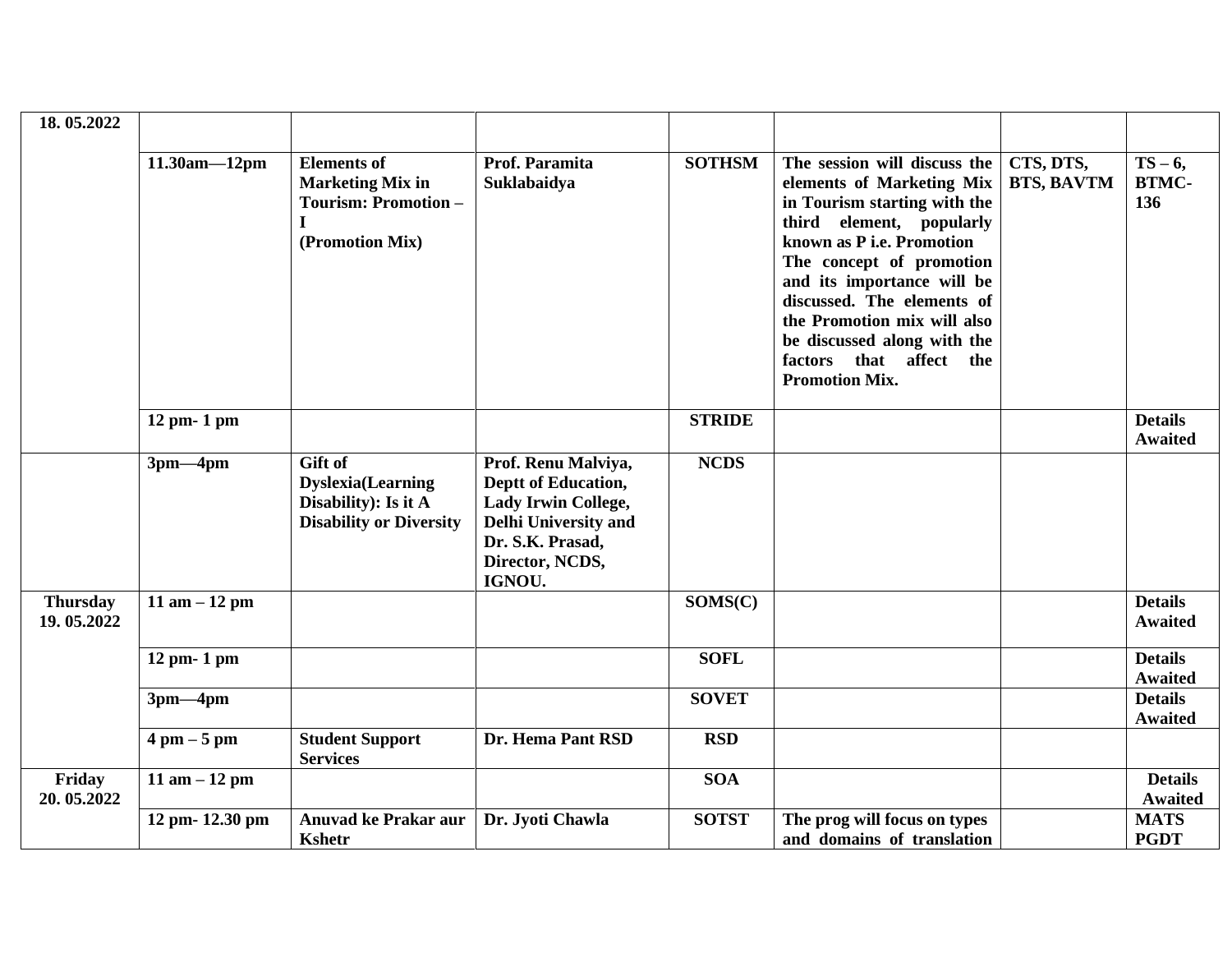|                               |                 |                                                                                          |                                                |                        | and their methodology                                                                                                |             | <b>PGCBHT</b><br>-MHT            |
|-------------------------------|-----------------|------------------------------------------------------------------------------------------|------------------------------------------------|------------------------|----------------------------------------------------------------------------------------------------------------------|-------------|----------------------------------|
| <b>Saturday</b><br>21.05.2022 | 11 am $-12$ pm  | 1.Ismat Chugtai Ka<br>Afsana-Chauthi Ka<br>Joda<br>2. Radio ke liey lekhan               |                                                | Pre<br><b>Recorded</b> |                                                                                                                      |             |                                  |
|                               | 12 pm- 1 pm     | <b>Teaching the</b><br>Underprivileged<br><b>Learners</b>                                | Dr. Prashant<br>Shrivastava                    | <b>SOH</b>             |                                                                                                                      |             | <b>CTE-104</b>                   |
| <b>Sunday</b><br>22.05.2022   | 11 am $-12$ pm  | Language & Literacy<br><b>Development During</b><br>Childhood Part 1 &<br>Part 2         |                                                | Pre<br><b>Recorded</b> |                                                                                                                      |             |                                  |
|                               | 12 pm- 1 pm     | <b>Student Support</b><br><b>Services</b>                                                | Dr. Kanan Sharma                               | <b>RC</b> Delhi-2      |                                                                                                                      |             |                                  |
| <b>Monday</b><br>23.05.2022   | 11 am $-12$ pm  | The changing<br><b>Understanding of</b><br>history                                       | Dr. Mayank Kumar                               | <b>SOSS</b>            |                                                                                                                      |             |                                  |
|                               | 12 pm- 1 pm     | चेम्मीन उपन्यास की नारी<br>संवेदना                                                       | डॉक्टर राजवंती                                 | <b>SOH</b>             |                                                                                                                      |             | <b>MHD-16</b>                    |
| <b>Tuesday</b><br>24.05.2022  | 11 am $-12$ pm  |                                                                                          |                                                | <b>SOCIS</b>           |                                                                                                                      |             | <b>Details</b><br><b>Awaited</b> |
|                               | 12 pm- 1 pm     | <b>Introduction to</b><br><b>Geography of India</b><br><b>B.Sc. General</b><br>Geography | Dr. K. Nageswara Rao<br>and Dr. Vishal Warpa   | <b>SOS</b>             | session will provide<br><b>This</b><br>brief<br>outline<br>of course<br>content of Geography of<br>India (BGGET 141) |             | <b>BSCG</b>                      |
| Wednesday<br>25.05.2022       | 11 am $-12$ pm  | <b>Social Development</b>                                                                | <b>Buta Singh &amp; Balkar</b><br><b>Singh</b> | <b>SOCE</b>            | <b>Rural Social Development</b>                                                                                      | <b>MARD</b> | <b>MRD 201</b>                   |
|                               | $12$ pm- $1$ pm | <b>PGDIPR</b>                                                                            | Dr. Suneet K.<br>Srivastava                    | <b>SOL</b>             |                                                                                                                      |             |                                  |
| <b>Thursday</b><br>26.05.2022 | 11 am $-12$ pm  |                                                                                          |                                                | SOMS(M)                |                                                                                                                      |             | <b>Details</b><br><b>Awaited</b> |